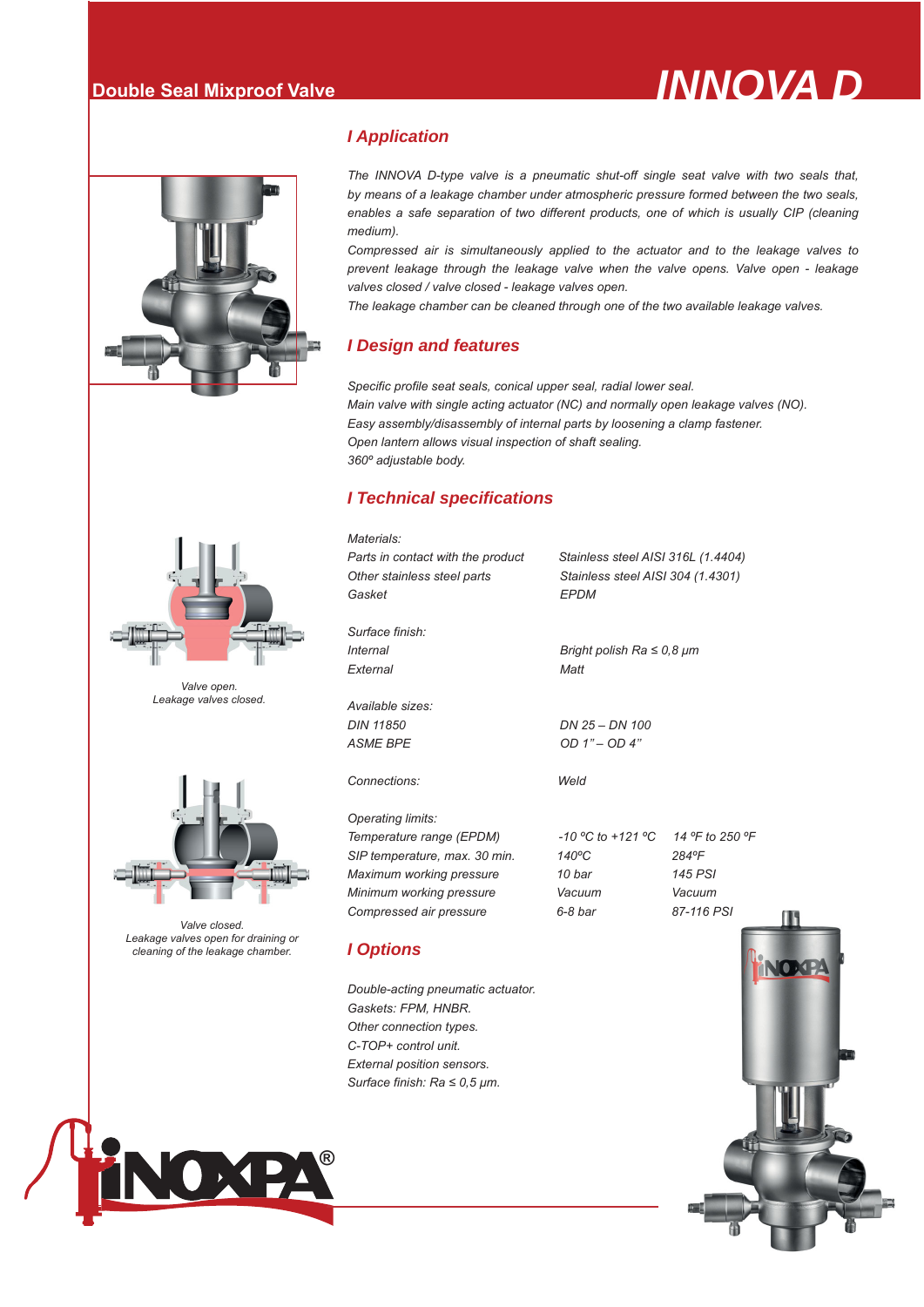

*FT.INNOVA-D.3.EN\_0719*

FT.INNOVA-D.3.EN\_0719

# *I Housing combinations*



# *I Dimensions*





|            | <b>DN</b>        | Pipe Ø           | A   | в   | c  | D   | Е  | ØF  | G   | $H_1$ | H <sub>2</sub> | $H_3$ | kg  |
|------------|------------------|------------------|-----|-----|----|-----|----|-----|-----|-------|----------------|-------|-----|
| <b>DIN</b> | 25               | $29 \times 1.5$  | 50  | 50  | 50 | 92  | 17 | 87  | 62  | 238   | 367            | 342   | 5,1 |
|            | 40               | $41 \times 1.5$  | 85  | 60  | 59 | 101 | 24 | 87  | 68  | 241   | 377            | 352   | 6,1 |
|            | 50               | $53 \times 1.5$  | 90  | 68  | 65 | 107 | 31 | 112 | 74  | 303   | 433            | 408   | 10  |
|            | 65               | 70 x 2,0         | 110 | 81  | 77 | 119 | 38 | 143 | 82  | 348   | 485            | 460   | 17  |
|            | 80               | 85 x 2,0         | 125 | 90  | 83 | 125 | 38 | 143 | 90  | 356   | 492            | 467   | 19  |
|            | 100              | $104 \times 2.0$ | 150 | 125 | 95 | 137 | 34 | 216 | 100 | 383   | 516            | 491   | 34  |
|            |                  |                  |     |     |    |     |    |     |     |       |                |       |     |
| <b>OD</b>  | 1"               | 25,4 x 1,65      | 50  | 50  | 50 | 92  | 13 | 87  | 60  | 240   | 369            | 344   | 5,1 |
|            | $1\frac{1}{2}$   | 38.1 x 1,65      | 85  | 60  | 59 | 101 | 21 | 87  | 67  | 243   | 379            | 354   | 6,1 |
|            | 2"               | 50,8 x 1,65      | 90  | 68  | 65 | 107 | 29 | 112 | 72  | 304   | 434            | 409   | 10  |
|            | $2\frac{1}{2}$ " | 63.5 x 1,65      | 110 | 81  | 77 | 119 | 32 | 143 | 79  | 351   | 488            | 463   | 17  |
|            | 3"               | 76,2 x 1,65      | 125 | 90  | 83 | 125 | 30 | 143 | 86  | 360   | 496            | 471   | 18  |
|            | 4"               | 101,6 x 2,11     | 150 | 125 | 95 | 137 | 31 | 216 | 99  | 384   | 517            | 492   | 34  |



The information is for guidance only. We reserve the right to modify any material or feature without notice in advance.<br>Photos are not binding. For further information, please, consult our web site. www.inoxpa.com